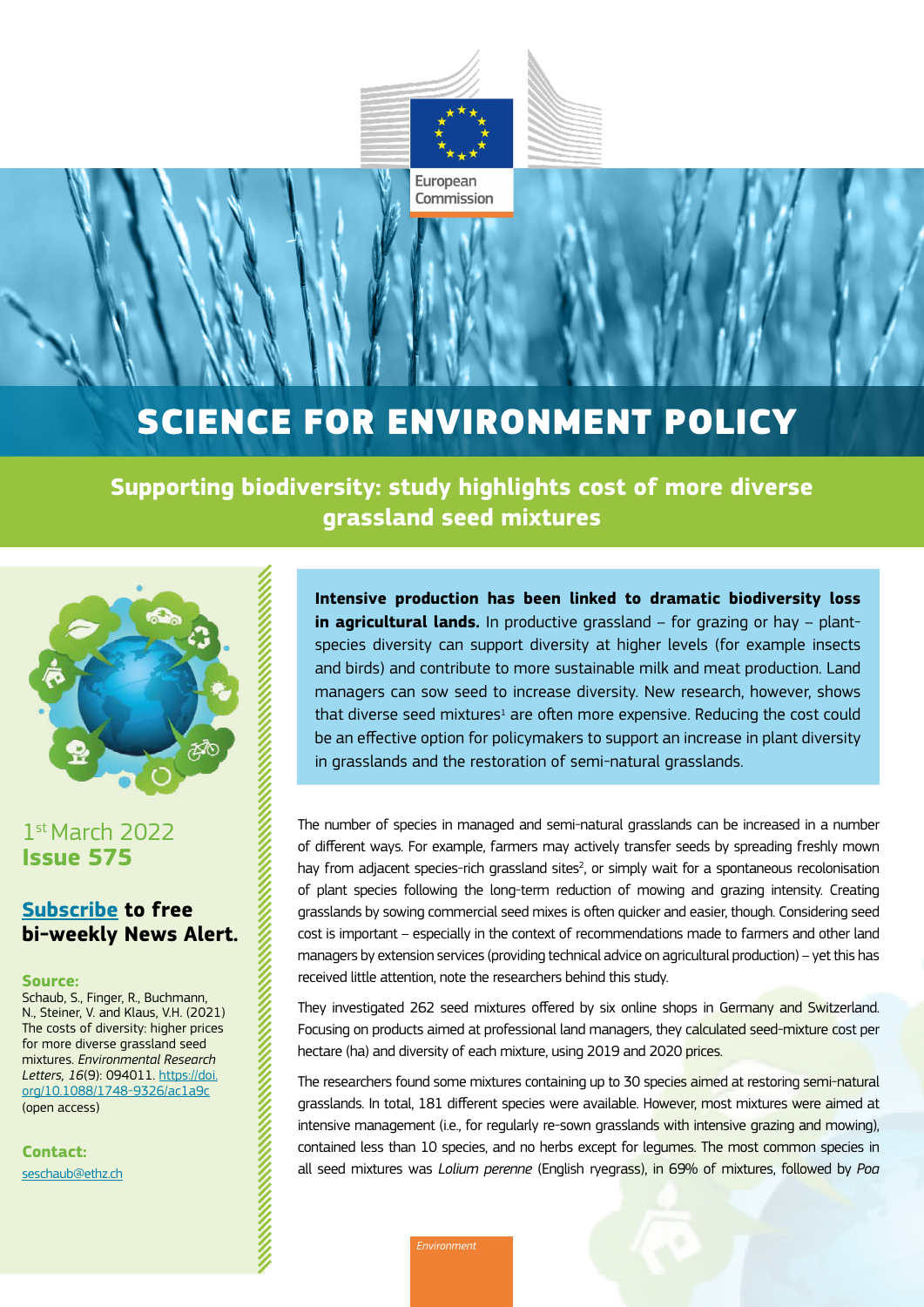

## SCIENCE FOR ENVIRONMENT POLICY

**Supporting biodiversity: study highlights cost of more diverse grassland seed mixtures (continued)**

**Read more about:**  [Agriculture,](https://ec.europa.eu/environment/integration/research/newsalert/archive/agriculture.htm) [Biodiversity,](https://ec.europa.eu/environment/integration/research/newsalert/archive/biodiversity.htm) [Environmental economics](https://ec.europa.eu/environment/integration/research/newsalert/archive/environmental-economics.htm)  [and behaviour](https://ec.europa.eu/environment/integration/research/newsalert/archive/environmental-economics.htm), [Land use](https://ec.europa.eu/environment/integration/research/newsalert/archive/land-use.htm), [Soil](https://ec.europa.eu/environment/integration/research/newsalert/archive/soil.htm), [Sustainable business](https://ec.europa.eu/environment/integration/research/newsalert/archive/sustainable-business.htm), [Sustainable consumption](https://ec.europa.eu/environment/integration/research/newsalert/archive/sustainable-consumption.htm)  [and production](https://ec.europa.eu/environment/integration/research/newsalert/archive/sustainable-consumption.htm)

The contents and views included in Science for Environment Policy are based on independent, peerreviewed research and do not necessarily reflect the position of the European Commission. Please note that this article is a summary of only one study. Other studies may come to other conclusions.

#### **To cite this article/service:**

and the contract of the contract of the contract of the contract of the contract of the contract of the contract of the contract of the contract of the contract of the contract of the contract of the contract of the contra

["Science for Environment Policy"](https://ec.europa.eu/environment/integration/research/newsalert/index_en.htm): European Commission DG Environment News Alert Service, edited by SCU, The University of the West of England, Bristol.

### **[Subscribe](https://ec.europa.eu/newsroom/env/userprofile.cfm?profileAction=edit&user_id=0&service_id=1701&lang=default) to free bi-weekly News Alert.**

*pratensis* (smooth meadow-grass) and *Trifolium repens* (white clover), in over half the mixtures. These mixtures are not suitable for restoration of semi-natural grasslands.

Their analysis showed a strong relationship between diversity and seed-mixture price. On average, each species added 6% to the price per hectare of the mixture. The average price per hectare of a single-species product was €223, and a 10-species mixture cost about €340 (63% – or twothirds higher). Seed mixtures with 30 species cost about €680–€1 100 per hectare, on average – about four times more than single-species products.

Using the Shannon Index – an alternative index for measuring levels of diversity in the seed mixtures, compared to the number of species in the seed mixtures – the researchers found that prices per hectare rose 59% for each increment rise in the index. The four most expensive mixtures included some common species such as *Achillea millefolium* (yarrow) and *Centaurea jacea* (brown knapweed). However, the price per hectare was generally higher for mixtures including rarer species.

The study also found higher costs associated with seed mixture attributes<sup>3</sup>. For example, mixtures aimed at permanent grassland were 30% more expensive per hectare than those for grassland re-sown every 1–3 years. Mixtures designed for oversowing were nearly 30% cheaper than those for sowing bare land, as the recommended seeding density was lower for those mixtures.

For restoration purposes, it is preferable to use native and regionally sourced seeds, which are adapted to local conditions. The mixtures containing such seeds were substantially more expensive – by about 75% per hectare – than mixtures containing cultivars (bred varieties). These higher prices reflect higher costs of production, including manual seed collection from local populations and processing. High expense and limited availability may constrain the large-scale use of these native seed mixtures.

The cost of increasing biodiversity in grasslands should be considered when making recommendations to stakeholders, say the researchers, and be balanced against the value of their benefits – such as more sustainable meat and dairy production and a reduced need for fertiliser from legumes<sup>4</sup> due to their nitrogen-fixation.

The seed mixture costs may affect agri-environmental schemes and have significant financial

*Environment*